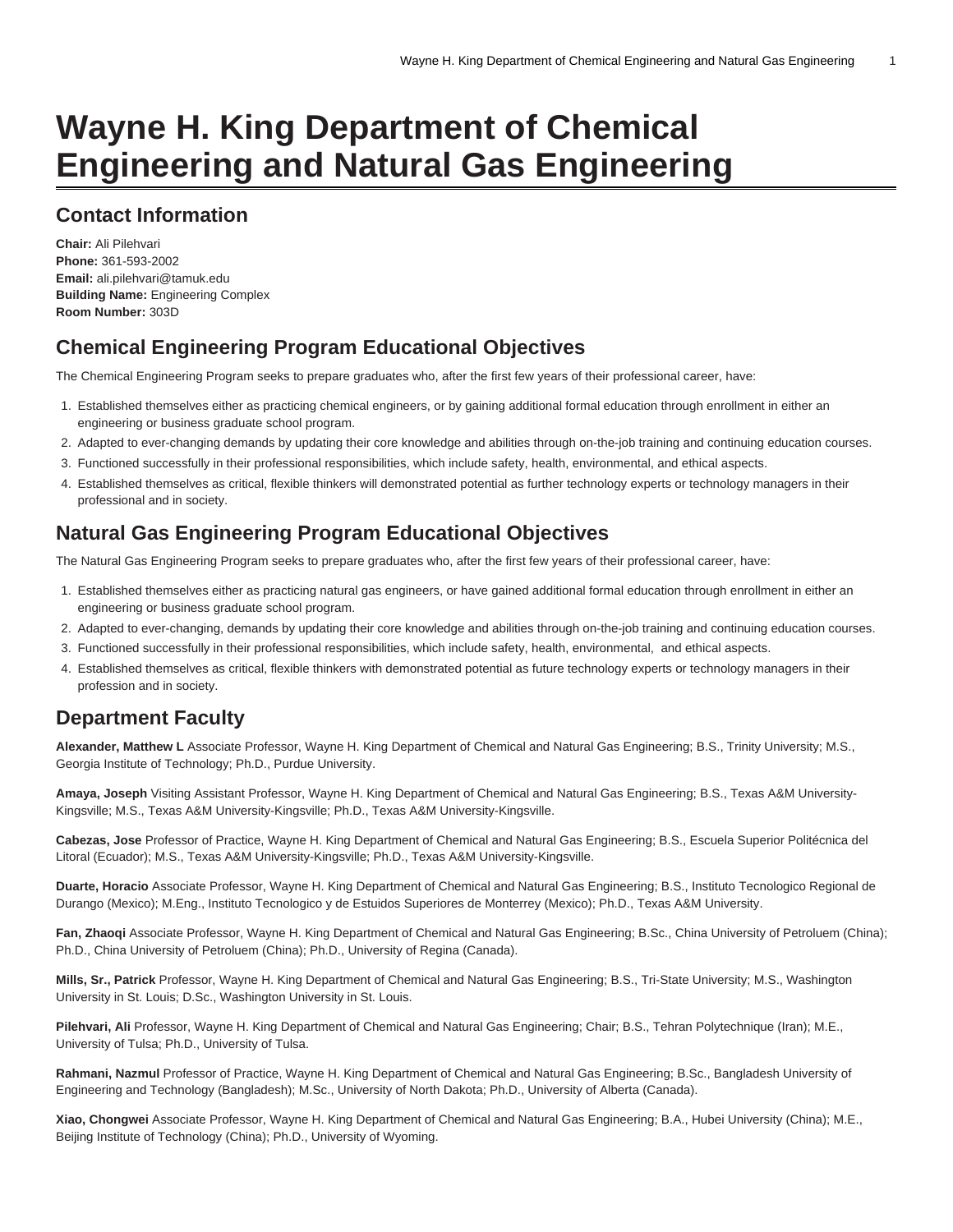### **Chemical Engineering (CHEN)**

#### **CHEN 2371** Conservation Principles I **3 SCH (3-0)** Applications of the conservation laws of mass to the solution of chemical engineering problems. Prerequisites: CHEM 1312 or PHYS 2325/PHYS 2125.

#### **CHEN 2372** Conservation Principles II **3 SCH (3-0)**

Applications of the conservation laws of energy to the solution of chemical engineering problems. Prerequisite: CHEN 2371.

#### **CHEN 3305** Intro to ChE for Non-Majors **3 SCH (3-0)**

A comprehensive introduction to the basic principles and technologies used by chemical engineers in industry today. Includes an introduction to basic quantitative principles in the fundamental chemical engineering topics of mass and energy balances, fluid and heat transport, and thermodynamics. Credit for this course is not allowed if the student has declared chemical engineering as their major. This course is required for non-majors pursuing the Chemical Process Industries certificate. Pre-requisites: CHEM 1312. MATH 2414, and PHYS 2326.

#### **CHEN 3310** Heat Transport Phenomena **3 SCH (3-0)**

Fundamentals of energy transport and system applications involving this operation including computer applications to heat exchanger design. Prerequisites: CHEM 3323/CHEM 3123, CHEN 3392, CHEN 3347 or MEEN 3347.

#### **CHEN 3315** Chemical Process Design I **3 SCH (3-0)**

Basic principles and techniques of economic analysis and cost engineering with applications to problems in chemical process and equipment design. Prerequisites: CHEN 2372 and credit for or registration in CHEN 3310.

#### **CHEN 3321** Process Simulation **3 SCH (3-0)**

Basic numerical methods used in chemical process simulation. An introduction to the use of commercial process simulators, with hands-on applications. Prerequisite: MATH 3320, credit or registration in CHEN 3310.

#### **CHEN 3347** Chem Eng Thermodynamics I **3 SCH (3-0)**

Theory and applications of the first and second laws of thermodynamics to mechanical, chemical, magnetic and electrical interactions for both reversible and irreversible processes. Prerequisite: MATH 2414. Corequisites: PHYS 2326/PHYS 2126.

#### **CHEN 3371** Chemical Thermodynamics II **3 SCH (3-0)**

Procedures for deciding when and to what extent chemical reactions and phase changes may be expected to occur according to the basic principles of physical chemistry and the laws of thermodynamics. Application of computers to advanced thermodynamic problems. Prerequisites: CHEM 3325/ CHEM 3125, CHEM 3331, and CHEN 3347.

#### **CHEN 3392** Fluid Transport Phenomena **3 SCH (3-0)**

Fundamentals of momentum transport, including fluid statics, flow or compressible and incompressible fluids, pumps, turbines, and compressors, with computer applications. Prerequisites: MATH 3320 and credit or registration in MEEN 2302 or MEEN 2355.

#### **CHEN 4120** Seminar in CHEN **1 SCH (1-0)**

Seminar on contemporary issues in Chemical Engineering. Prerequisite: junior standing.

#### **CHEN 4130** Service Learning in CHEN **1 SCH (1-0)**

Service learning experience in a project that engages a community agency and raises awareness of chemical engineering professional issues. Prerequisite: junior standing.

#### **CHEN 4278** Unit Operations **2 SCH (0-6)**

Selected laboratory experiments on fluid flow and heat transfer. Prerequisite: CHEN 3310. Fee: \$5.00

#### **CHEN 4279** Unit Operations Lab **2 SCH (0-6)**

Selected laboratory experiments on heat and mass transfer. Prerequisite: CHEN 4378 and CHEN 4389. Fee: \$5.00

#### **CHEN 4311** Biochemical Engineering **3 SCH (3-0)**

Principles involved in the processing of biological materials using biological agents such as cells, enzymes or antibodies. Prerequisites: BIOL 1306, CHEM 3325/CHEM 3125 and CHEN 4373.

#### **CHEN 4316** Chemical Process Design II **3 SCH (3-0)**

The application of chemical engineering principles to a sequence of design problems utilizing computer software, such as SIMSCI. Prerequisites: CHEN 3315, CHEN 3371 and CHEN 3310.

#### **CHEN 4317** Chem Process Design III (WI) **3 SCH (3-0)**

The application of chemical engineering principles, including economic criteria to a comprehensive design problem. Computer software is utilized as a design aid. Prerequisites: CHEN 4316, CHEN 4373, CHEN 4389 and credit for or registration in CHEN 4392.

#### **CHEN 4335** Special Problems **1-3 SCH (1-3)**

Individual solution of selected problems in chemical engineering conducted under direct supervision of a faculty member. May be repeated for up to six hours. Prerequisite: senior standing.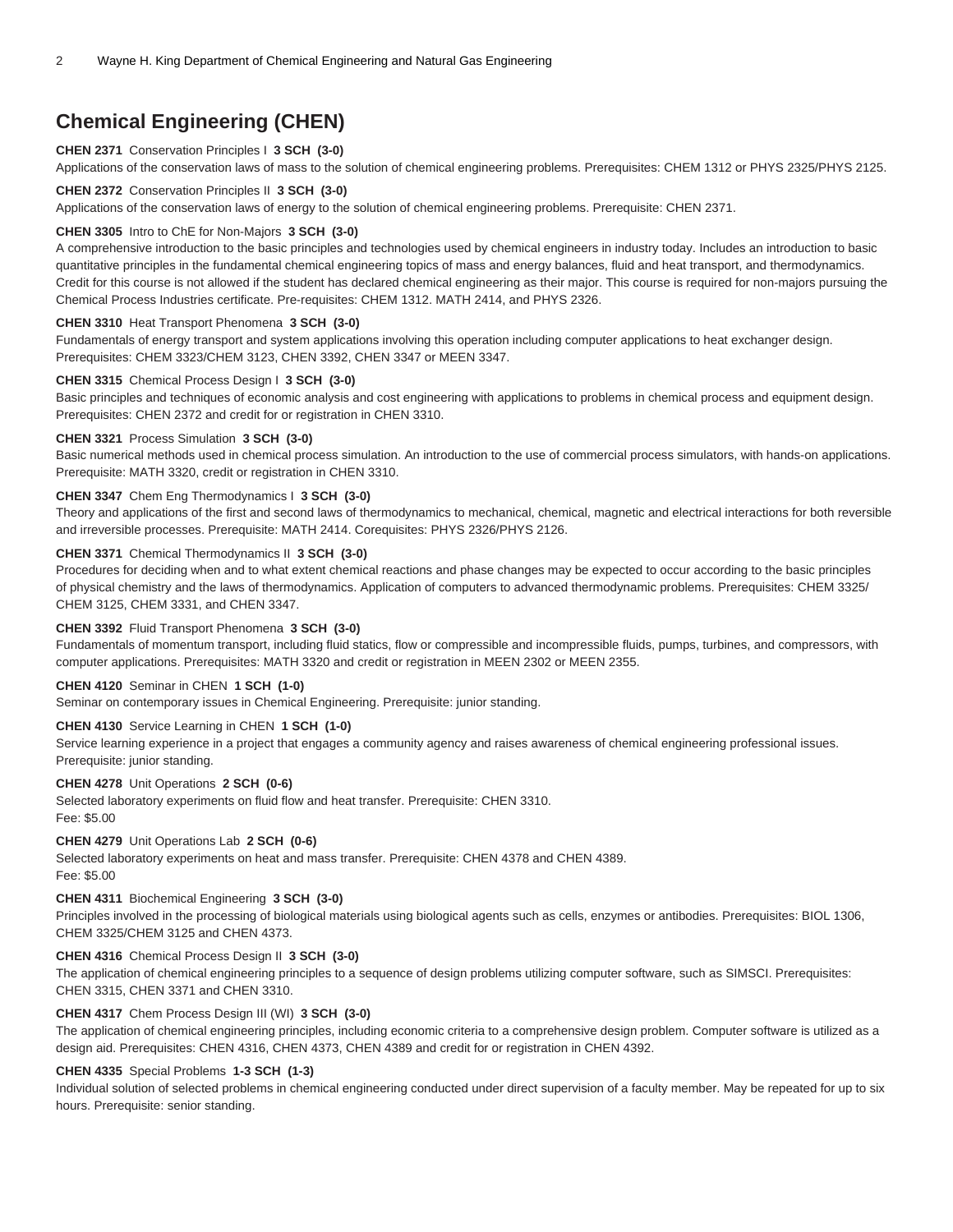#### **CHEN 4341** Chemical Process Safety **3 SCH (3-0)**

A comprehensive overview of safety topics in the design, construction, startup, operation, and shutdown of chemical plants and refineries. Pre-requisite: CHEN 3310.

#### **CHEN 4342** Chem Process Sustainability **3 SCH (3-0)**

A study of sustainability topics applied to the chemical process industry, focusing on energy conservation, process and utility water conservation, hazardous chemical replacement or minimization, and process substitution at chemical process plants and refineries. Pre-requisites: CHEM 3310.

#### **CHEN 4343** Envr Treatment Chem Processes **3 SCH (3-0)**

A study of the different processes used to treat air, water, and solid waste streams associated with the chemical process industry and refineries. Prerequisites: CHEN 3310 and CHEN 4389.

#### **CHEN 4373** Chemical Reactor Engineering **3 SCH (3-0)**

Chemical reaction rates and design of chemical reactors. Applications of computers to chemical kinetics and the design of chemical reactors. Prerequisites: CHEM 3332, CHEN 3310, CHEN 3321 and CHEN 3371.

#### **CHEN 4386** Air Pollution Control **3 SCH (3-0)**

A fundamental approach to air pollution testing, control and design of control systems. Introduction to dispersion modeling via computer. Prerequisite: CHEN 3392 and senior standing.

#### **CHEN 4389** Mass Transport Phenomena **3 SCH (3-0)**

Fundamentals of mass transport, including gas absorption, extraction, membrane separation, binary and multicomponent distillation, with computer design applications. Prerequisites: CHEM 3331, CHEN 3321, CHEN 3371 and credit or registration in CHEN 3310.

#### **CHEN 4392** Process Dynamics and Control **3 SCH (2-3)**

Basic operating theory of control instruments and their application to industrial chemical process. Applications of computers to process control. Prerequisites: CHEN 4373 and CHEN 4389.

#### Fee: \$5.00

#### **CHEN 4399** Internship in CHEN **1-3 SCH (1-3)**

Internships in industry, government, or consulting companies in career-based practical activities to broaden the skills obtained through curricular education. Prerequisite: junior standing.

## **Natural Gas Engineering (NGEN)**

### **NGEN 3122** Reservoir Engineering Lab **1 SCH (0-3)**

Experimental study of various petroleum reservoirs properties including, porosity, permeability, pore pressure, rock compressibility, rock resistivity, and capillary pressure. Prerequisite: Junior standing in engineering. Credit for or current registration in CHEN/NGEN 3322.

### **NGEN 3193** Drilling Engineering Lab **1 SCH (0-3)**

Standard laboratory testing of drilling fluids including density, marsh viscosity, rheology, retort kit separation, API filter press-static filtration, lubricity and electrical stability. Prerequisite: Junior standing in engineering. Credit for or current registration in CHEN 3393 required.

### **NGEN 3322** Fund of Reservoir Engineering **3 SCH (3-0)**

Physical properties of petroleum reservoir rocks, lithology, porosity, fluid saturations, permeability and capillary characteristics as they relate to the production of oil and gas. Properties of hydrocarbon systems. Material balance methods. Flow of fluids in porous media. Prerequisites: Credit or registration in CHEN[/NGEN 3392](/search/?P=NGEN%203392), [GEOL 1303](/search/?P=GEOL%201303)/1103 and [CHEM 3323](/search/?P=CHEM%203323). Corequisite: [CHEM 3123](/search/?P=CHEM%203123).

### Fee: \$5.00

**NGEN 3373** Nat Gas Property Evaluation **3 SCH (3-0)**

The course is designed to give an overview on the definition of resources/ reserves, formation evaluation (production forecast and reserves estimate), and petroleum economics. The students acquire the background of basic economics in evaluating an oil and gas property. The requirement also includes the engineering calculations that are needed for estimating cost and profit associated with a project. Prerequisite: [NGEN 3392.](/search/?P=NGEN%203392)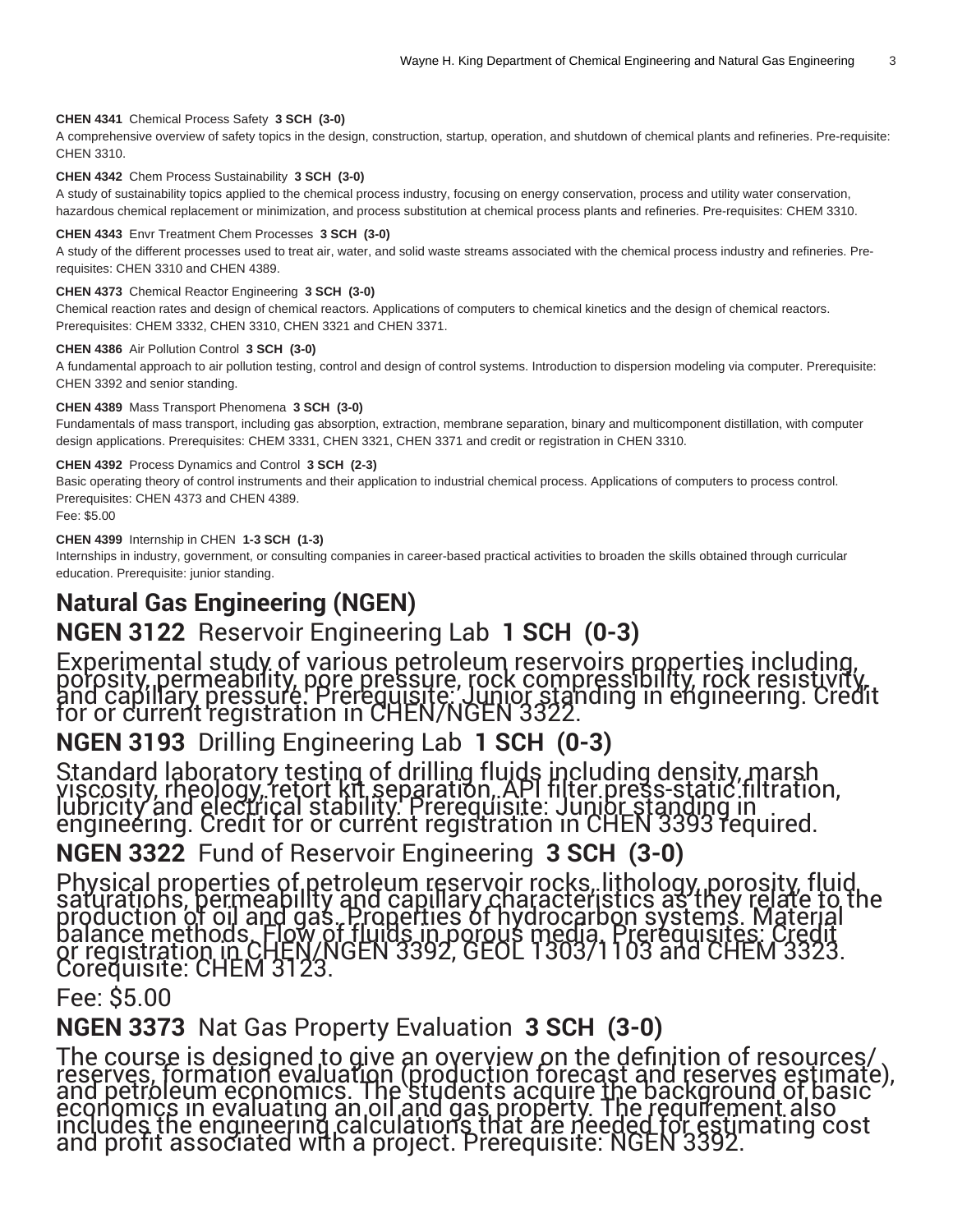# **NGEN 3392** Fluid Transport Phenomena **3 SCH (3-0)**

Fundamentals of momentum transport including fluid statics, flow of compressible and incompressible fluids, pumps, turbines, and compressors, with computer applications. Prerequisite: [MATH](/search/?P=MATH%203320) 3320; credit or registration in [MEEN 2355](/search/?P=MEEN%202355) or [MEEN 2302.](/search/?P=MEEN%202302) (Credit may not be obtained in both [NGEN 3392](/search/?P=NGEN%203392) and [CHEN 3392.](/search/?P=CHEN%203392))

**NGEN 3393** Natural Gas Drilling Engg **3 SCH (3-0)**

Introduction to drilling equipment and methods, drilling fluids, casing and cementing of wells. Application of computers to the drilling of wells. Contemporary methods of well completion. Prerequisites: [NGEN 3322](/search/?P=NGEN%203322) and [CHEN 3392](/search/?P=CHEN%203392) or [NGEN 3392](/search/?P=NGEN%203392).

**NGEN 4178** Hydrocarbon Measurements Lab **1 SCH (0-3)**

Experimental study of hydrocarbon gas and liquid properties and flow rates measurements under different conditions. Several of the experiments are gas flow studies through pipes made of different materials, various types of valves and fittings. Experiments also include Heat Exchanges, Distillation Column, and Gas–Liquid Absorption. Pre-requisite: Senior Standing. Credit or current enrollment in [NGEN 4378](/search/?P=NGEN%204378).

**NGEN 4279** Unit Operations Laboratory **2 SCH (0-6)**

Selected laboratory experiments in heat and mass transfer. Prerequisite: [CHEN 4389.](/search/?P=CHEN%204389) (Credit may not be obtained in both [NGEN 4279](/search/?P=NGEN%204279) and [CHEN 4279.](/search/?P=CHEN%204279))

Fee: \$5.00

# **NGEN 4297** Capstone Design I **2 SCH (2-0)**

Principles of design from conception to completion, and various constraints of designs including, economics, safety, and ethics and environment. The economics will cover time value of money and its application to oil and gas property evaluation. Prerequisites: NGEN 3321 and senior standing in Engineering. Credit for or enrollment in [NGEN 4396.](/search/?P=NGEN%204396)

**NGEN 4375** Natural Gas Distribution **3 SCH (3-0)**

Pipeline and compressor station design. Pipeline integrity and environmental issues associated with pipeline placement and design. Prerequisite: [CHEN 3392](/search/?P=CHEN%203392) or [NGEN 3392](/search/?P=NGEN%203392).

**NGEN 4378** Hydrocarbon Measurement **3 SCH (3-0)**

Theory and practice of measurement of hydrocarbon gas and liquid properties and flow. Prerequisites: NGEN[/CHEN 3392](/search/?P=CHEN%203392) and [NGEN 4375](/search/?P=NGEN%204375).

**NGEN 4382** NG Cryogenics and Storage **3 SCH (3-0)**

This course provides a comprehensive technical review of the compressed and liquefied Natural Gas (LNG) industry. The course objectives are to describe - the cryogenic flow process of natural gas, LNG specific properties, equipment and technical processes, hazards associated with operations, hazard prevention and mitigation measures, LNG storage, loading/offloading and transportation. Use of computer aided simulation and economic evaluation of LNG facilities design. Prerequisite: [NGEN 4389](/search/?P=NGEN%204389).

**NGEN 4383** Natural Gas Processes **3 SCH (3-0)**

The design, operation and economics of systems for the utilization of<br>hydrocarbon gases and liquids, the concentration of their components by absorption and fractionation procedures. Use of computer aided design